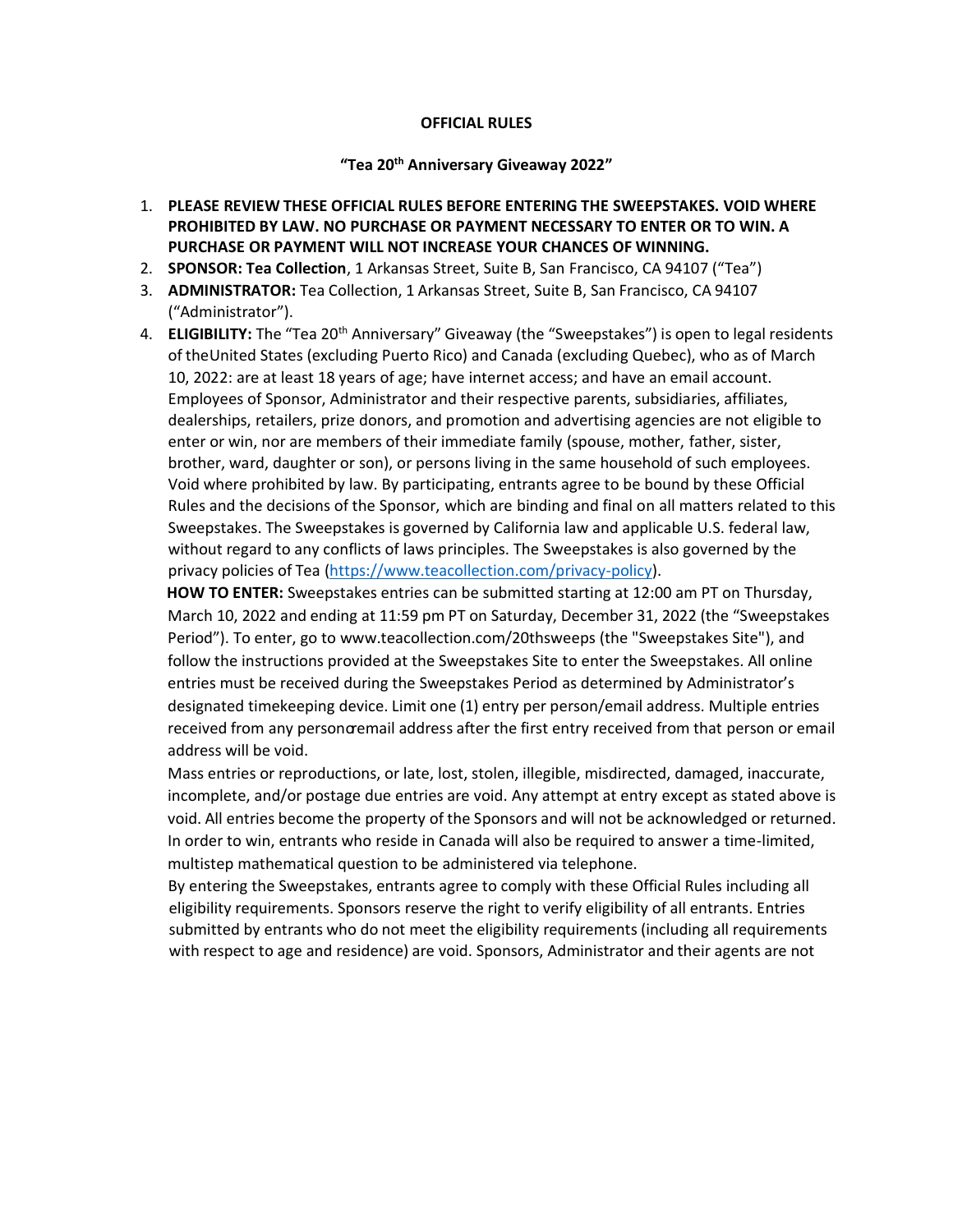responsible for lost, late, or misdirected entries, for technical, hardware or software failures of any kind, for lost or unavailable network connections, or for failed, incomplete, garbled or delayed computer transmissions or any human error which may occur in the receipt or processing of the entries. Proof of entering information at the Sweepstakes Site does not constitute proof of delivery or receipt. Sponsors reserve the right to modify the scheduling of the Sweepstakes without prior notification. Use of computer programs, macro, programmed, robotic, automatic and other similar means to enter the Sweepstakes is prohibited and may result in the disqualification of entries and/or the entrant. In the event of a dispute regarding the identity of the person submitting an entry, the entry will be deemed to be submitted by the person in whose name the e-mail account is registered on the date the entry is submitted. All entries become the sole property of the Sponsors and will not be acknowledged or returned.

5. **WINNER SELECTION AND NOTIFICATION:** Twenty (20) potential winners (the "Potential Winners") will be selected in a random drawing by Administrator or its designee, the judge of the Sweepstakes, whose decisions are final and binding on all matters relating to the Sweepstakes. Winners will be notified before January 2, 2023. The Potential Winners will be notified by email using the email address provided in the Sweepstakes entry ("Prize Notification") and must respond by email within seven (7) calendar days of the date of the Prize Notification (the "Deadline"), with Potential Winner's full name and a mailing address ("Mailing Information"), where Administrator can send a declaration and/or affidavit of eligibility and release of claims (collectively, the "Sweepstakes Documents") and his/her prize (if warranted). The mailing address must be a street address (no P.O. Boxes). If any Potential Winner does not respond to the Prize Notification by the Deadline, such Potential Winner will be disqualified and an alternate Potential Winner will be selected from all remaining eligible entries received for the original drawing. Once Administrator receives Potential Winner's Mailing Information, a set of Sweepstakes Documents will be sent to each Potential Winner via overnight mail or email. Potential Winner must sign and return the Sweepstakes Documents by email or postmarked within seven (7) calendar days of the date the Potential Winner received the Sweepstakes Documents, or the prize will be forfeited and an alternate Potential Winner selected for unclaimed prize. Sponsors and Administrator are not responsible for the failure for any reason whatsoever of Potential Winners' to receive their Prize Notification or for Administrator to receive Potential Winner's response and/or Sweepstakes Documents. Return of any Prize Notification or Sweepstakes Documents as undeliverable, the inability of Sponsors or Administrator to contact a Potential Winner, the failure of a Potential Winner to contact Sponsors or Administrator in a timely manner, the inability of a Potential Winner to accept or receive the prize for any reason, and/or the non-acceptance by a Potential Winner of any prize for any reason will result in disqualification of such Potential Winner, and alternate Potential Winners will be selected randomly from all remaining eligible entries received. The Potential Winners who receive the prize is known as a "Winner".

## 6. **PRIZE:**

Twenty (20) Prize Winners will receive a prize package consisting of:

• One (1) \$100 credit to TeaCollection.com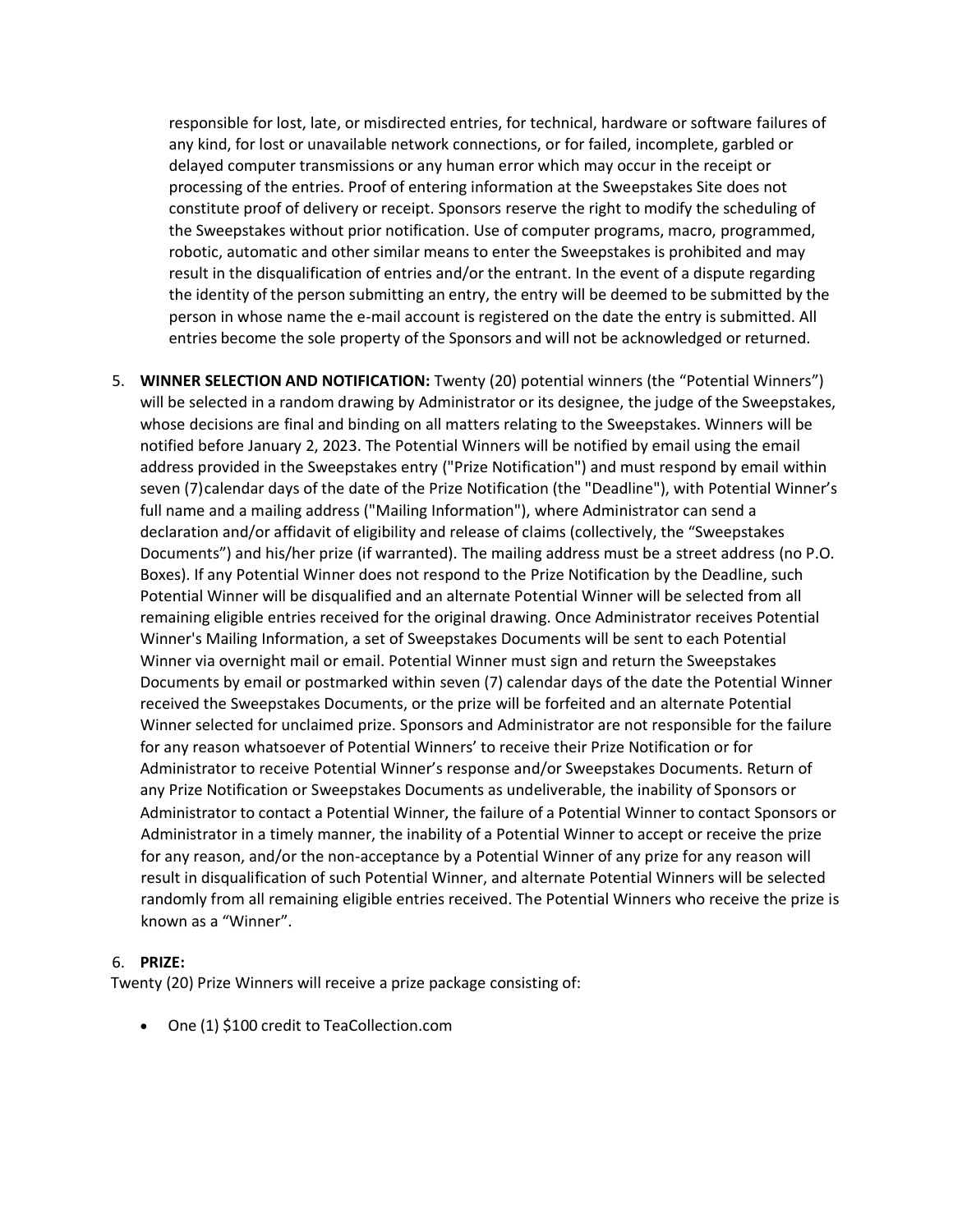Total ARV of prize package is \$100. Prize value is stated in United States dollars.

7. **PRIZE CONDITIONS:** Selection and specifics of all prizes will be determined at the Sponsors' sole discretion. All prizes are subject to availability; Sponsors reserve the right to substitute a prize of equal or greater ARV, at their sole discretion. Components of package are subject to change.

Winner is not entitled to any surplus between the actual retail value of his/her prize and its stated ARV; and any difference between the stated ARV and actual value of the prize will not be awarded. All Prizes are non-transferable and cannot be redeemed for cash. Odds of winning depend on the number of eligible entries received during the Sweepstakes Period.

All prizes are awarded "AS IS" and WITHOUT WARRANTY OR GUARANTEE OF ANY KIND, express or implied (including without limitation, any implied warranty of merchantability or fitness for a particular purpose). Acceptance, participation in and/or use of the prizes are at the Winners' sole risk and Sponsors and Administrator are not responsible for any damages whatsoever, including special, indirect, or consequential damages, arising out of or in connection with the use and/or misuse of any of the prizes. Sponsors and Administrator reserve the right to verify eligibility of all Winners. Prizes will be awarded by email, U.S. Mail, Federal Express, UPS and/or other shipping method, in Sponsors' and/or the prize suppliers' sole discretion, using the information provided in the Sweepstakes entry. If any Winner is unable to participate in or accept a prize or any portion of a prize for any reason, Sponsors and Administrator shall have no further obligation to such Winner. Any and all activities related to each prize are at the Winner's own risk and subject to whatever restrictions are imposed by the entities that govern such activities.

- 8. **TAXES AND COSTS RELATED TO THE PRIZES:** All applicable taxes and fees and any license and delivery charges are the sole responsibility of the Winner. All expenses and incidentals and other applicable taxes or charges not specifically included in the prize description are not included and are solely the responsibility of the Winner. The Winner may be issued a 1099 tax form for the ARV of the Prize.
- 9. **REPRESENTATIONS:** By entering the Sweepstakes, each entrant represents and warrants that: (a) the entrant meets all eligibility requirements of the Sweepstakes; (b) in entering and participating in the Sweepstakes, the entrant has complied with and will comply in all respects with these Official Rules and all applicable statutes, regulations and other laws; and (c) the information provided in the entrant's entry, including without limitation all contact information, is true, accurate and complete in all respects.
- 10. **RELEASE; LIMITATION ON LIABILITY:** By participating in this Sweepstakes and/or by accepting a prize, participants agree to release and hold harmless, on behalf of themselves and the individuals sharing in the prize package the Sweepstakes Entity and Administrator and their respective parent companies, affiliates and subsidiaries, together with their respective employees, directors, officers,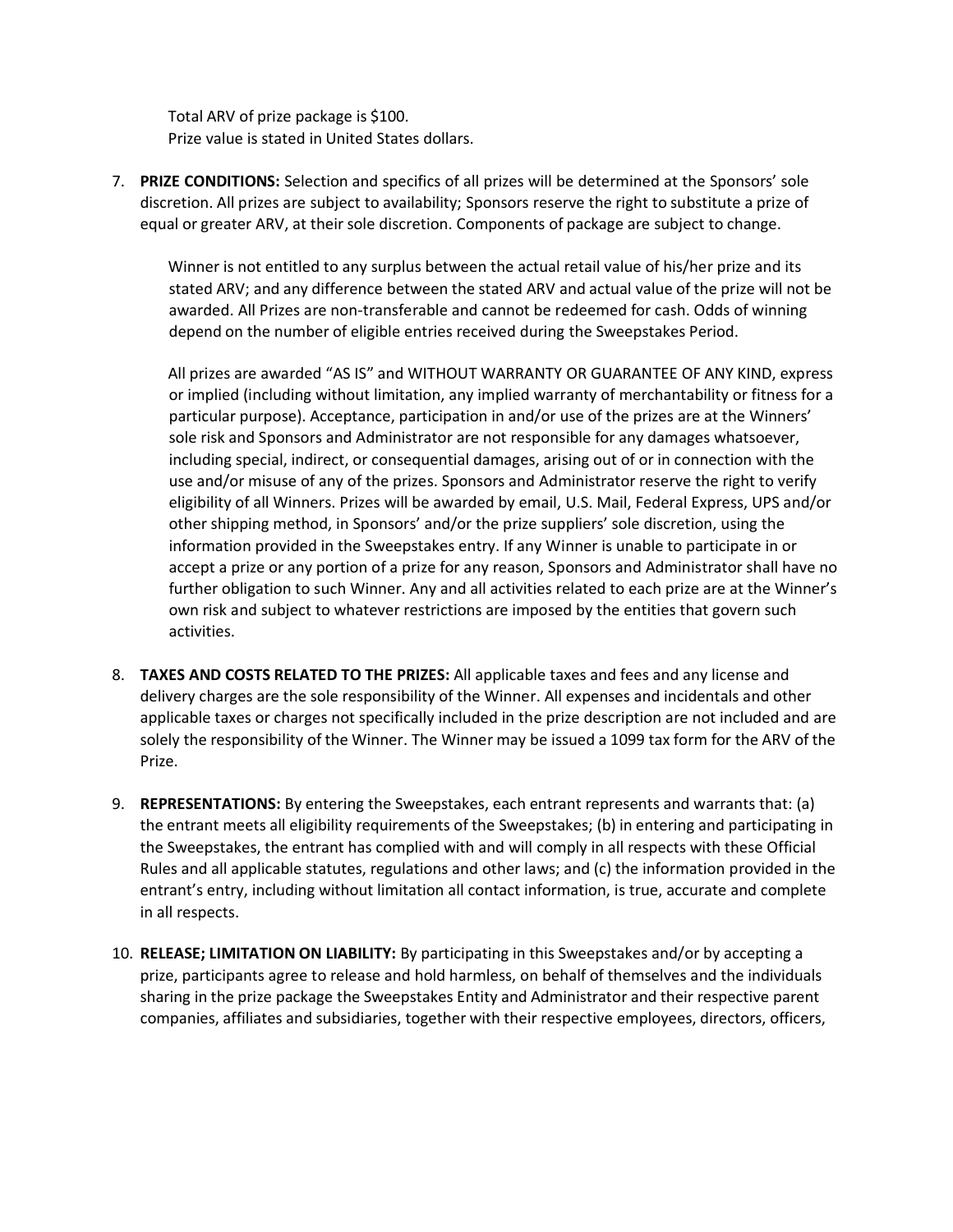licensees, licensors, shareholders, attorneys and agents, including, without limitation, their respective advertising and promotion entities and any person or entity associated with the production, judging or administration of the Sweepstakes (collectively, the "Released Parties"), from any and all claims, demands, damages, losses, liabilities, costs or expenses caused by, arising out of, in connection with, or related to the Sweepstakes, their participation in the Sweepstakes and/or their participation in any prize-related activities (including, without limitation, any property loss, damage, personal injury or death caused to any person(s) and/or the awarding, receipt and/or use or misuse of any prize or participation in any prize-related activities). WITHOUT LIMITING THE GENERALITY OF THE FOREGOING, THE RELEASED PARTIES SHALL NOT BE LIABLE FOR ANY LOST PROFITS OR ANY SPECIAL, INCIDENTAL, INDIRECT, PUNITIVE, EXEMPLARY OR CONSEQUENTIAL DAMAGES, HOWSOEVER CAUSED, AND WHETHER ARISING IN STATUTE, TORT, CONTRACT OR OTHER LEGAL THEORY.

- 11. **PERSONAL INFORMATION AND GRANT OF RIGHTS:** By participating in the Sweepstakes and/or by accepting a prize, participants agree to be contacted by Sponsors and/or Administrator via e-mail in connection with the Sweepstakes. By accepting a prize, each Winner consents to the use of his/her name and/or likeness (voice, biographical information, city and state of residence, statements, photograph, and recording) for advertising and promotional purposes (including, but not limited to, use on Sponsors' web sites and/or Facebook pages or other social media accounts without additional compensation, except where prohibited by law).
- 12. **CHANGES AND EARLY TERMINATION:** If for any reason the Sweepstakes is not capable of running as planned, including infection due to computer virus, bugs, tampering, unauthorized intervention, fraud, technical failure, human error or any other causes beyond the control of Sponsors and/or Administrator that corrupt or affect the administration, security, fairness, integrity, or proper conduct of the Sweepstakes, Sponsors reserve the right to disqualify any individual they reasonably believe has tampered with the entry process, operation of the Sweepstakes or Sweepstakes Site, and to cancel, terminate, modify, or suspend the Sweepstakes without notice and to select the winners from all eligible entries received prior to the cancellation or termination. Sponsors assume no responsibility for any error, omission, interruption, deletion, defect or delay in operation or transmission, communications line failure, problems or technical malfunctions of any computer online systems, servers, or providers, computer equipment, software, failure of any e-mail or entry to be received by Sponsors or Administrator on account of human error, technical problems or traffic congestion on the Internet or at any web site, theft or destruction, or unauthorized access to, or tampering with or hacking of website, any combination thereof, or otherwise, including any injury or damage to any entrant's or any other person's computer related to or resulting from participation in the Sweepstakes.
- 13. **TAMPERING:** Sponsors reserve the right to disqualify any entrant, in their sole discretion, if they determine such entrant is undermining or attempting to undermine the legitimate operation of the Sweepstakes in any way, including by cheating, hacking, deception, tampering with the entry process or the operation of the Sweepstakes, violating these Official Rules, engaging in unfair practices, or abusing, threatening or harassing any other entrant or any representatives of Sponsors and/or Administrator.

ANY ATTEMPT BY AN ENTRANT OR ANY OTHER INDIVIDUAL TO DELIBERATELY ALTER OR DAMAGE ANY WEBSITE OR UNDERMINE THE LEGITIMATE OPERATIONS OF THE SWEEPSTAKES MAY BE A VIOLATION OF